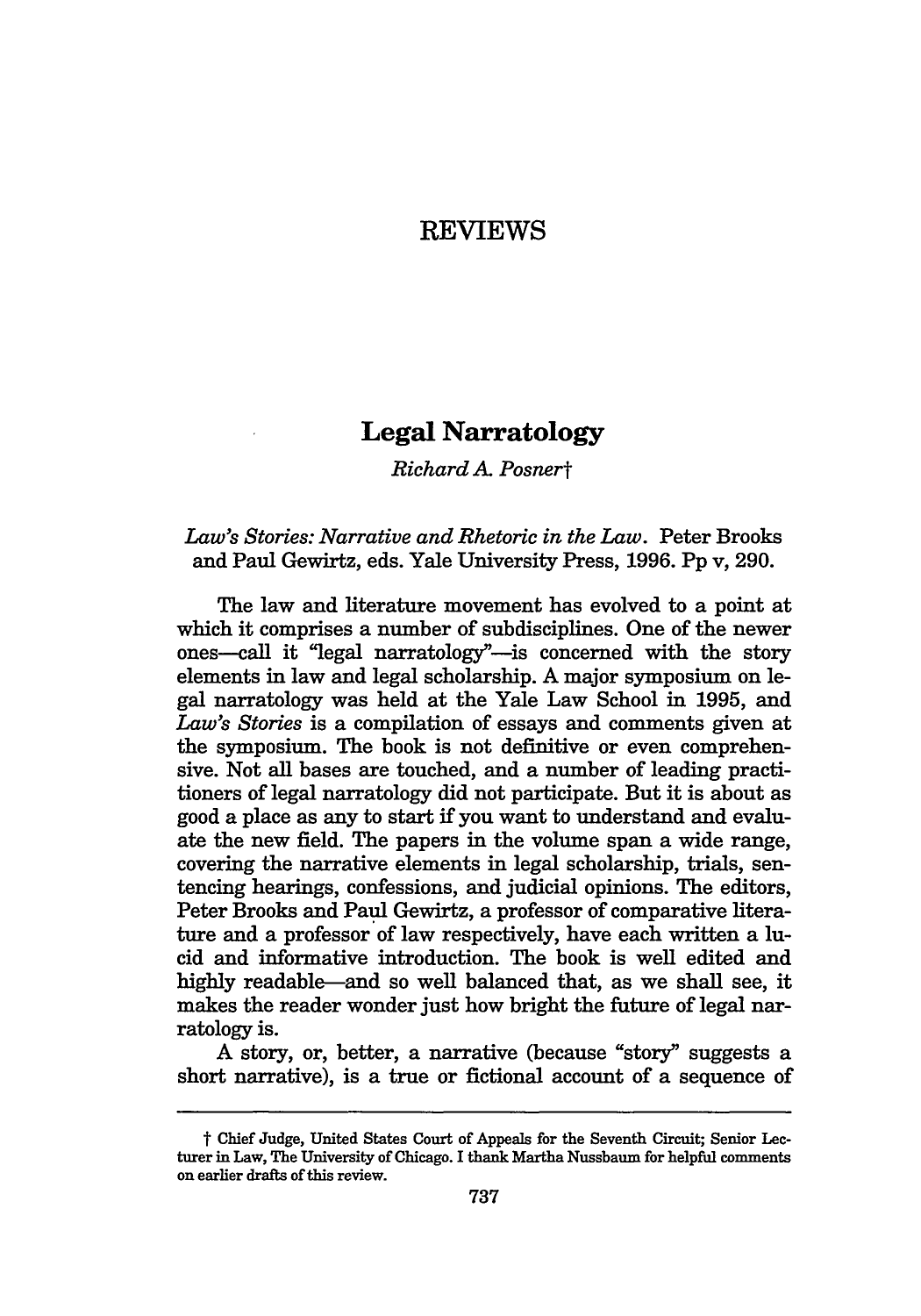events unfolding in time, the events being invented, selected, emphasized, or arranged in such a way as to explain, inform, or edify. As Brooks reminds us in his introduction, paraphrasing Aristotle, stories "must have beginnings, middles, and ends" and must be "so constructed that the mind of the listener, viewer, or reader [can] take in the relation of beginning, middle, and end" and "see the end as entailed by a process" (p **17).** The story need not be true, but it must be coherent, intelligible, and significant.

Narrative is ubiquitous in history, in biography, in literature, in myth, and in most religions. It plays a smaller but still important role in other fields as well, including the visual arts and philosophy and even economics, where "story," contrasted with a formal model, is the name used for the informal, intuitive explanation, which is often indeed story-like, of an economic phenomenon. Asked to explain why manufacturers engage in re-"story": A manufacturer of microwave ovens wants his dealers to provide presale services, such as a demonstration of how you can cook with one. Each dealer would hesitate to incur the cost of providing such services lest a competing dealer be able to underprice him by avoiding the cost. So the manufacturer fixes a floor under the dealers' retail prices that is high enough to enable the dealers to defray the costs of the services. Forced to compete for customers without cutting prices, the dealers vie with one another to provide presale services that customers value. The manufacturer is better off, which is why manufacturers engage in resale price maintenance (or would if permitted by the antitrust laws). End of story.

Stories play a big role in the legal process. Plaintiff and defendant in a trial each tell a story, which is actually a translation of their "real" story into the narrative and rhetorical forms authorized by law, and the jury chooses the story that it likes better. (If it is a criminal case and the defendant's confession is placed in evidence, there is a story within the story. Criminal confessions are the subject of Peter Brooks's essay (pp 114-34).) This of course is not how the trial process is conceptualized by the law. The law says that the plaintiff must prove each element of his claim by a preponderance of the evidence (or must prove it beyond a reasonable doubt, if it is a criminal case, but I can ignore that detail), and likewise the defendant if he pleads any affirmative defenses. Ronald Allen, unfortunately not a participant in the symposium, has shown that if this, the official account of the trial process, were taken literally, it would imply that plaintiffs would win many cases in which the likelihood that their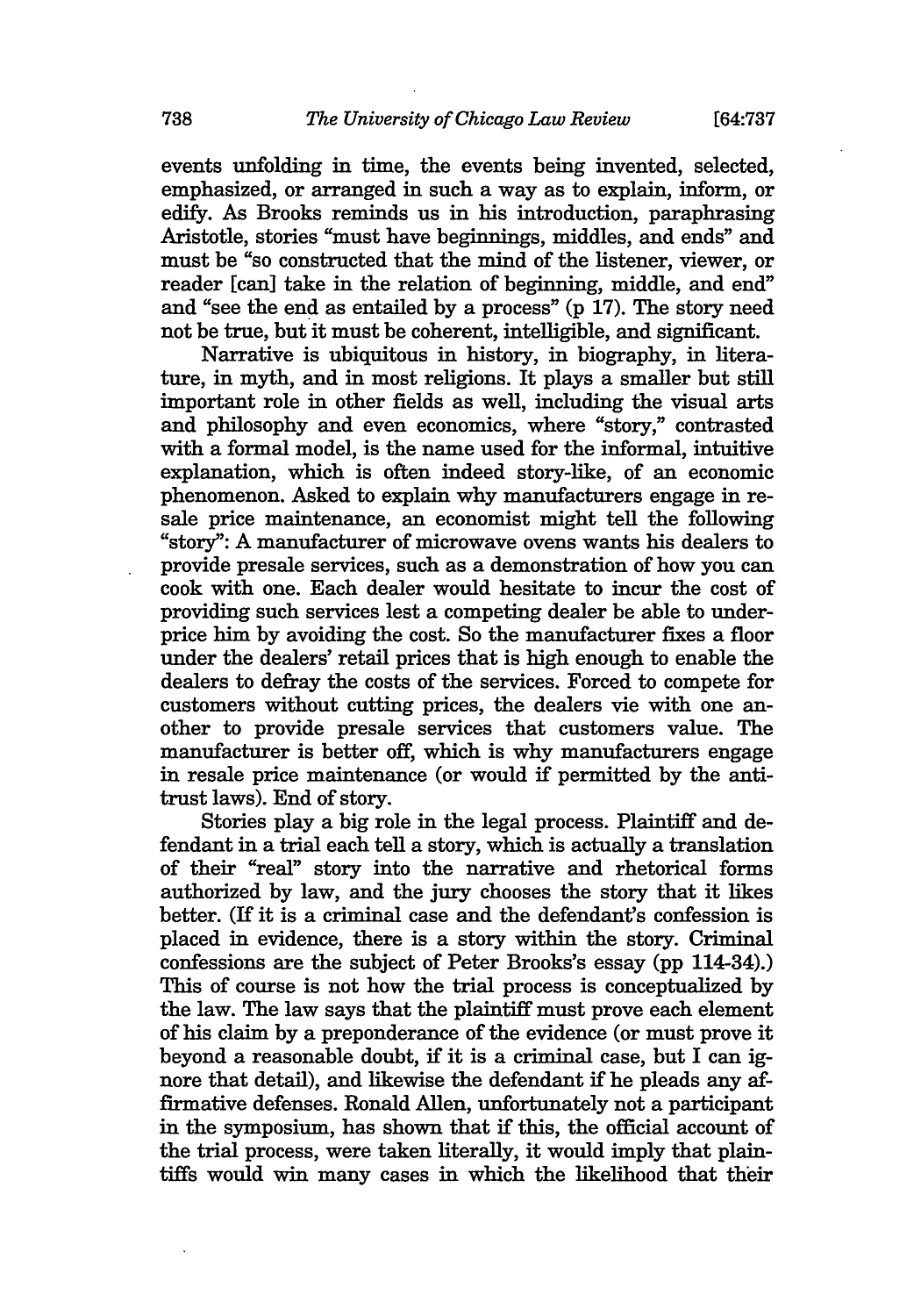claim was valid was actually very slight.' He argues convincingly that what really happens in a trial is that each side tries to convince the jury that its story is more plausible than the opponent's story. The storytelling, indeed mythmaking, potential of the criminal trial is the subject of a brilliant essay by Robert Ferguson on the trial of John Brown.2 The essay is not in the book, but Robert Weisberg's paper on trials as narratives, which is, summarizes Ferguson's essay compactly and skillfully (pp 79-83).

The Supreme Court's capital punishment jurisprudence has magnified the story element in the sentencing phase of capital trials. The Court insists that the defendant be permitted to tell a no-holds-barred story of his life that is designed to persuade the jury that he does not deserve to be put to death.<sup>3</sup> And now the Court has decided that the victim's family may be allowed to tell the jury the absent victim's story, to offset the impact of the defendant's story.4 One of the best papers in this volume is Paul Gewirtz's in defense of the "victim impact statement" in capital cases (pp 135-61).

Judicial opinions usually have a story element, the narration of the facts of the case that opens most opinions. Some judges try to cast the whole opinion as the story of the parties' dispute, using chronology rather than a logical or analytical structure to organize the opinion. Cardozo in the common law opinions that he wrote as a state court judge, and Learned Hand in his copyright opinions, were masters of vivid narration of the facts of the case.'

Stories play a smaller role in legal scholarship than they do in the legal process itself, but their role is growing. "Oppositional scholarship" by critical race theorists and by feminists relies heavily on stories—historical, autobiographical, or even science

**<sup>&#</sup>x27;** See generally Ronald **J.** Allen, *A Reconceptualization of Civil Trials,* **66 BU** L Rev 401 (1986); Ronald **J.** Allen, *The Nature of Juridical Proof,* 13 Cardozo L Rev **373** (1991). Suppose that a plaintiff in a particular tort case must prove three things to prevail on his claim for \$100,000 in damages for personal injury (forget any affirmative defenses the defendant might have): that the defendant was negligent, that the defendant's negligence caused injury to the plaintiff, and that the injury imposed a cost of at least \$100,000 on the plaintiff. Suppose each of the three propositions has a probability of.51 of being true. Then the probability that all three are true (assuming they are independent of each other) is only .13 (.51 **\* .51 \*** .51). Yet, on these assumptions, according to the official story of the proof process, the plaintiff has proved his case! See also id at 374 n 4 (noting that "[s]uch issues will generally not be independent, but that simply makes the mathematics slightly more complicated without affecting the analysis").

**<sup>2</sup>**See Robert *A.* Ferguson, *Story and Transcription in the Trial of John Brown,* 6 Yale J L & Humanities 37 (1994).

**<sup>3</sup>***Lockett v Ohio,* 438 US 586 (1978).

*<sup>&</sup>quot; Payne v Tennessee,* 501 US 808 **(1991).**

**<sup>&#</sup>x27;** See, for example, *Hynes v New York Central Railroad Co,* **231** NY 229, **131** NE **898** (1921) (Cardozo); *Nichols v Universal Pictures Corp,* 45 **F2d 119** (2d Cir 1930) (Hand).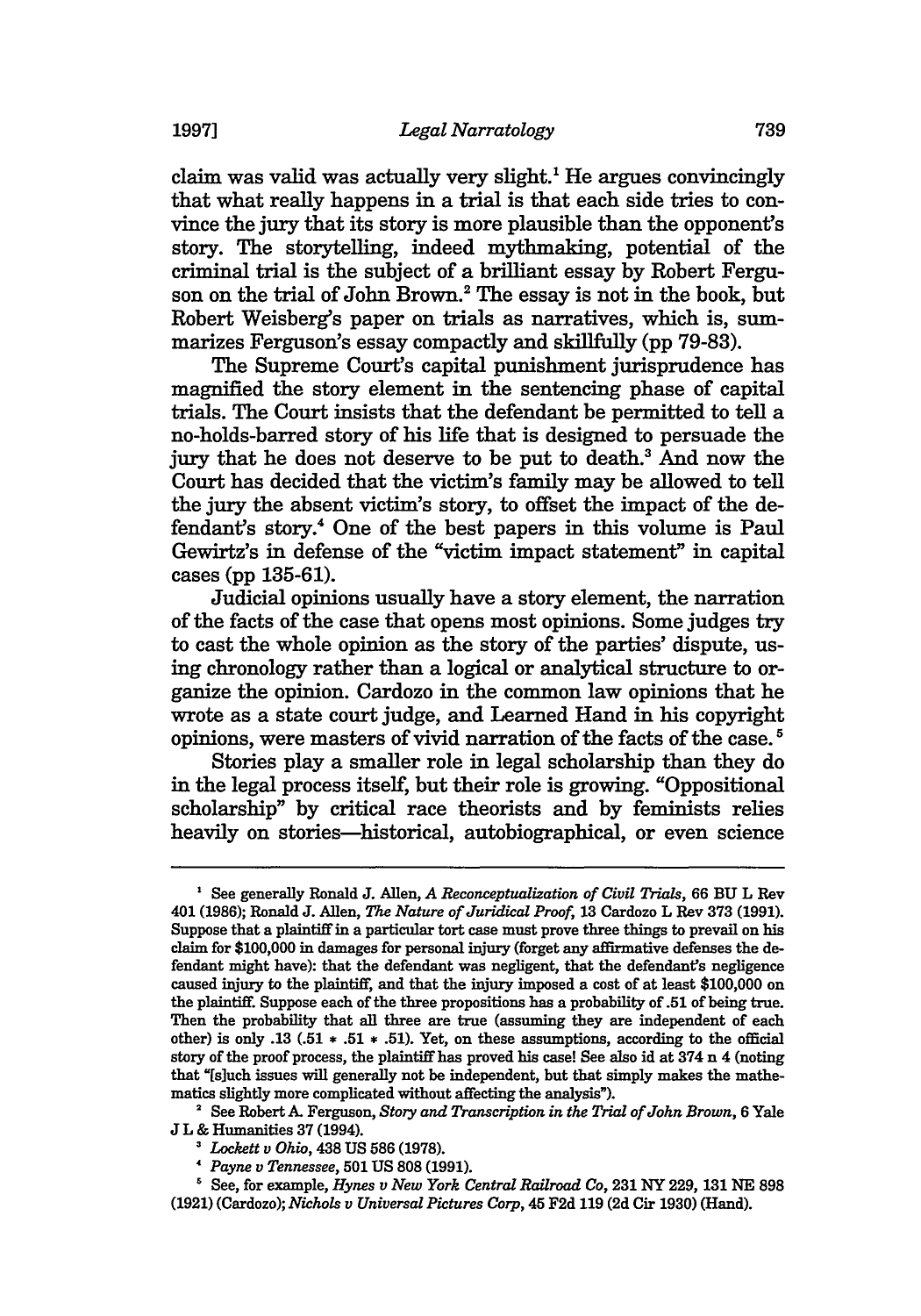fiction-of oppression, designed to stir the reader to a more vivid awareness of the predicaments of the oppressed.<sup>6</sup> Gewirtz links this literature to victim impact evidence in capital cases by pointing out that such evidence "consists of stories of victimized and silenced people, who are the usual concern of many in the [legal] storytelling movement" (p 143). "Oppositionists" do not like his point because they do not like capital punishment, and allowing victim impact statements is calculated to increase the number of cases in which it is imposed.<sup>7</sup>

If story is thus an important element in law, what are the best intellectual tools for examining and evaluating it? The natural places to look, it might seem, would be literary theory, which has long concerned itself with narrative as a pervasive feature of imaginative literature, and epistemology, which has long taken an interest in the truth value of narrative, for example historical narrative.8 Yet much of the best scholarship on the story element in law owes little to these or any other fields outside of law itself. Gewirtz's paper on victim impact statements does owe a debt to recent philosophical writings by Martha Nussbaum, Robert Solomon, Ronald de Sousa, and others, on the role of emotion in practical reason. Gewirtz emphasizes that the emotionality of a victim's (or a defendant's) narrative may quicken thought by riveting attention, shaking the listener or reader out of his dogmatic slumber, making him more receptive to new ideas (pp 145-46). But the debt is slight; Gewirtz's analysis is powered mainly by his understanding of the criminal justice system, as well as by the simple common sense point that if the defendant is to be allowed to plead for mercy, the absent victim should be allowed to plead for justice (like the ghost of Hamlet's father, or the Commendatore in *Don Giovanni).* Ronald Allen's work on the story element in the trial, while it may owe something to the theory of probability and to reflections on that theory by philosophers, derives primarily from the author's engagement as a law professor with the law of evidence. Daniel Farber and Suzanna Sherry's criticisms of the oppositional storytelling literature as having serious problems with accuracy, typicality, and analytical content

For an exhaustive survey, see Nancy L. Cook, *Outside the Tradition: Literature as Legal Scholarship,* **63 U Cin** L Rev **95** (1994).

 $\sigma$  Two narratologists have weighed in against the admissibility of victim impact evidence-and have not concealed their opposition to capital punishment. Martha **C.** Nussbaum, *Equity and Mercy,* 22 Phil & Pub **Aff 83, 119,** 121 **n 93 (1993);** Susan Bandes, *Empathy, Narrative, and Victim Impact Statements,* **63 U** Chi L Rev **361, 392** & **n 156 (1996).**

**<sup>&#</sup>x27;** The literary and philosophical approaches to narrative are illustrated **by** Gerard Genette, *Narrative Discourse: An Essay in Method* (Cornell **1980),** and Arthur **C.** Danto, *Narration and Knowledge* (Columbia **1985),** respectively.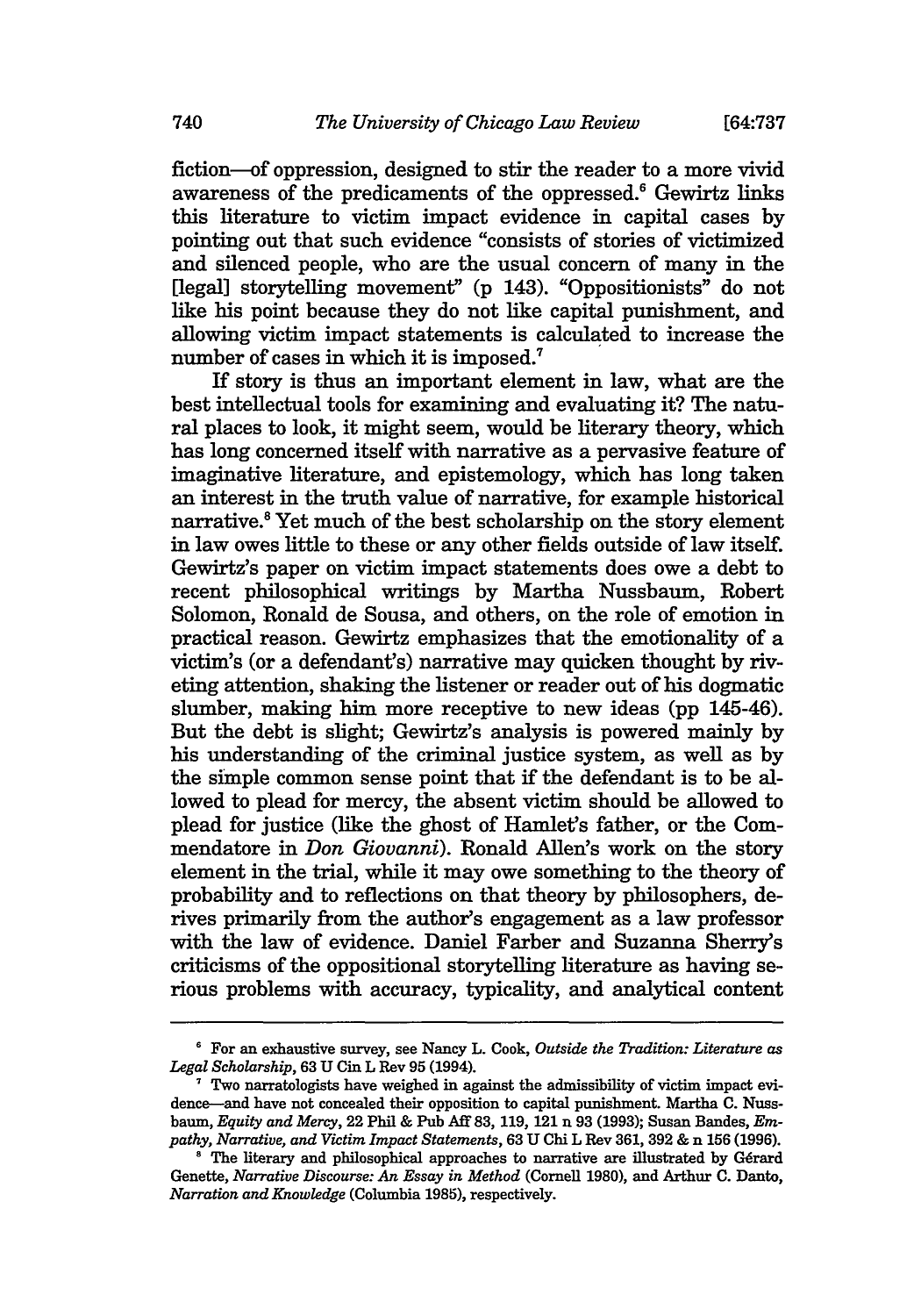do not derive from any arcane extradisciplinary source; they are merely the application of logic and common sense to the work of the storytellers.<sup>9</sup>

Although *Law's Stories* is only **237** pages long (ignoring the index and the numerous notes, inconveniently tucked into the back), it contains twenty-one papers-enough, one might think, to provide the reader with a broad conspectus of the field. Many of them, however, turn out to be very short comments; subtracted, they expose the incompleteness of the book's coverage. Ronald Allen's work, as I mentioned, is not represented. The oppositional storytelling literature is represented only by feminists (Martha Minow and Catharine MacKinnon-and the latter turns out, surprisingly, to be a critic of the storytelling movement), and by critics, such as Farber and Sherry. Derrick Bell, Richard Delgado, Patricia Williams, and other well known contributors to this literature are not represented. The papers on the judicial opinion are concerned with the rhetoric of judicial opinions generally rather than with the narrative techniques used in them. Indeed, the subtitle of the book-"Narrative *and Rhetoric* in the Law" (my emphasis)—may reflect misgivings about whether there is enough to say about the story element in law to sustain a volume unless the canvas is enlarged to take in the entire rhetorical aspect of law.<sup>10</sup>

Particularly conspicuous by its absence from the volume is any sustained consideration of the methodological issue-by what means is one to study the story element in law? Literary theorists and philosophers who have written influential works on narrative, such as Wayne Booth, Arthur Danto, and Martha Nussbaum, are not represented; nor such doyens of the law and literature movement as Richard Weisberg and James Boyd White. (I do not fault the editors for these omissions; for all I know they invited all the people I've named either to the conference itself or to submit a paper for the conference volume.) Although the professors of literature who contributed to the volume refer at times to literary technique, they do not discuss the techniques special to narrative, such as the choice among types of narrator (ranging from the obtuse to the omniscient), the con-

**<sup>&#</sup>x27;** Farber and Sherry's criticisms appear in *Law's Stories* in an oblique and truncated form. For the full version, see Daniel **A.** Farber and Suzanna Sherry, *Telling Stories Out of School: An Essay on Legal Narratives,* 45 Stan L Rev 807 (1993). See also Richard A. Posner, *Overcoming Law* 368-84 (Harvard 1995), which makes similar criticisms of Patricia J. Williams's book *The Alchemy of Race and Rights* (Harvard 1991).

**<sup>&</sup>quot;** Thankfully, the book does not attempt to swallow the law and literature movement whole by examining literary narratives of legal themes, such as *Bleak House, Billy Budd,* and *The Trial.*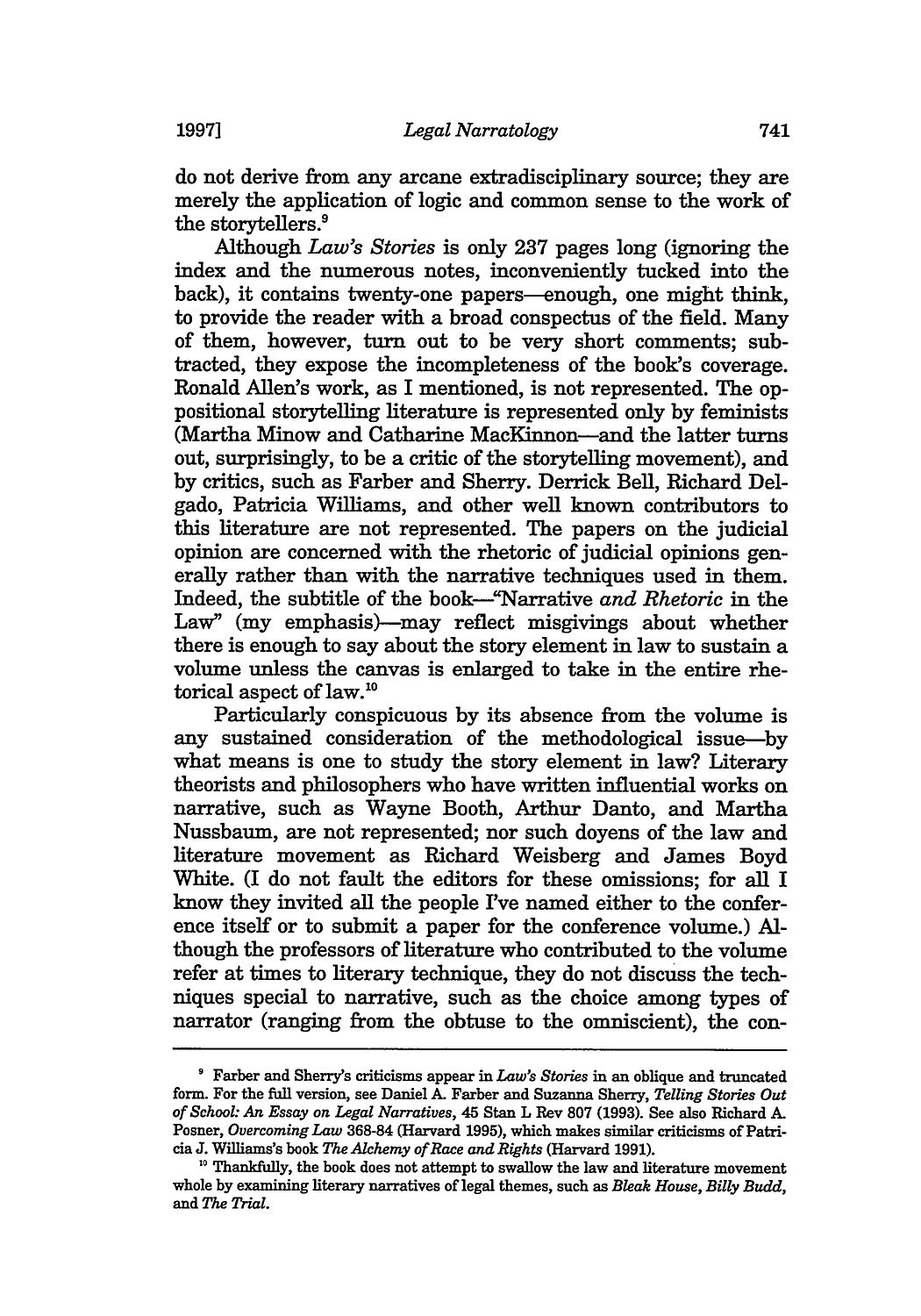struction of an implied author (who may be different from both the real author and the narrator), the role of description and extraneous detail, the juxtaposing of parallel stories (for example, Shakespeare's juxtaposition in *King Lear* of the story of Gloucester and his sons with the story of Lear and his daughters), and the handling of time. Ever since the *Iliad,* narratives have often begun and ended *in medias res,* so that the surface or foreground story does not coincide chronologically with the implied or background story that generates it.<sup>11</sup> These techniques are the subject of narrative theory proper, but they are not discussed in *Law's Stories.*

Not only is the book's coverage spotty, but the quality of the papers is uneven. Many (not all) of the comments, though they may have been effective when delivered orally at the symposium, are too ephemeral to warrant publication in a book that the copyright page assures us "meets the guidelines for permanence and durability" of a committee on "Book Longevity." Some of the papers and comments, as I have already suggested, do not belong in a book on narratology (maybe "and Rhetoric" was added to the subtitle in realistic recognition of the unwillingness or inability of many of the participants to stick to the subject). John Hollander's interesting essay on metaphor in law and in literature is an example. And although there is a long history of confessional literature, and of first-person narration in imaginative literature (think only of the narrator of *The Tell-Tale Heart),* Brooks's essay on confessions focuses on the non-narratological issues of voluntariness and of the merits of *Miranda.*

Remarkably, considering that the book is intended to showcase this new movement that I am calling legal narratology, the overall tone of *Law's Stories* is skeptical and critical, even defensive. Criticisms and expressions of doubt outweigh praise and claims of insight, and the criticisms are more convincing than the praise. At the very outset of the book, Gewirtz's introduction notes the problem of typicality (p 6). The significance of a story of oppression depends on its representativeness. In a nation of more than a quarter of a billion people all blanketed by the electronic media, every ugly thing that can happen will happen and will eventually become known; to evaluate policies for dealing with the ugliness we must know its frequency, a question that is in the domain of social science rather than of narrative.

*<sup>&</sup>quot;* In *Oedipus Tyrannus,* for example, the implied story stretches from before the birth of Oedipus to his exile from Thebes (and possibly beyond-to his death and the deaths of his two sons and of his daughter Antigone), but the story depicted in the play itself begins only hours before his exile and ends just before his actual departure.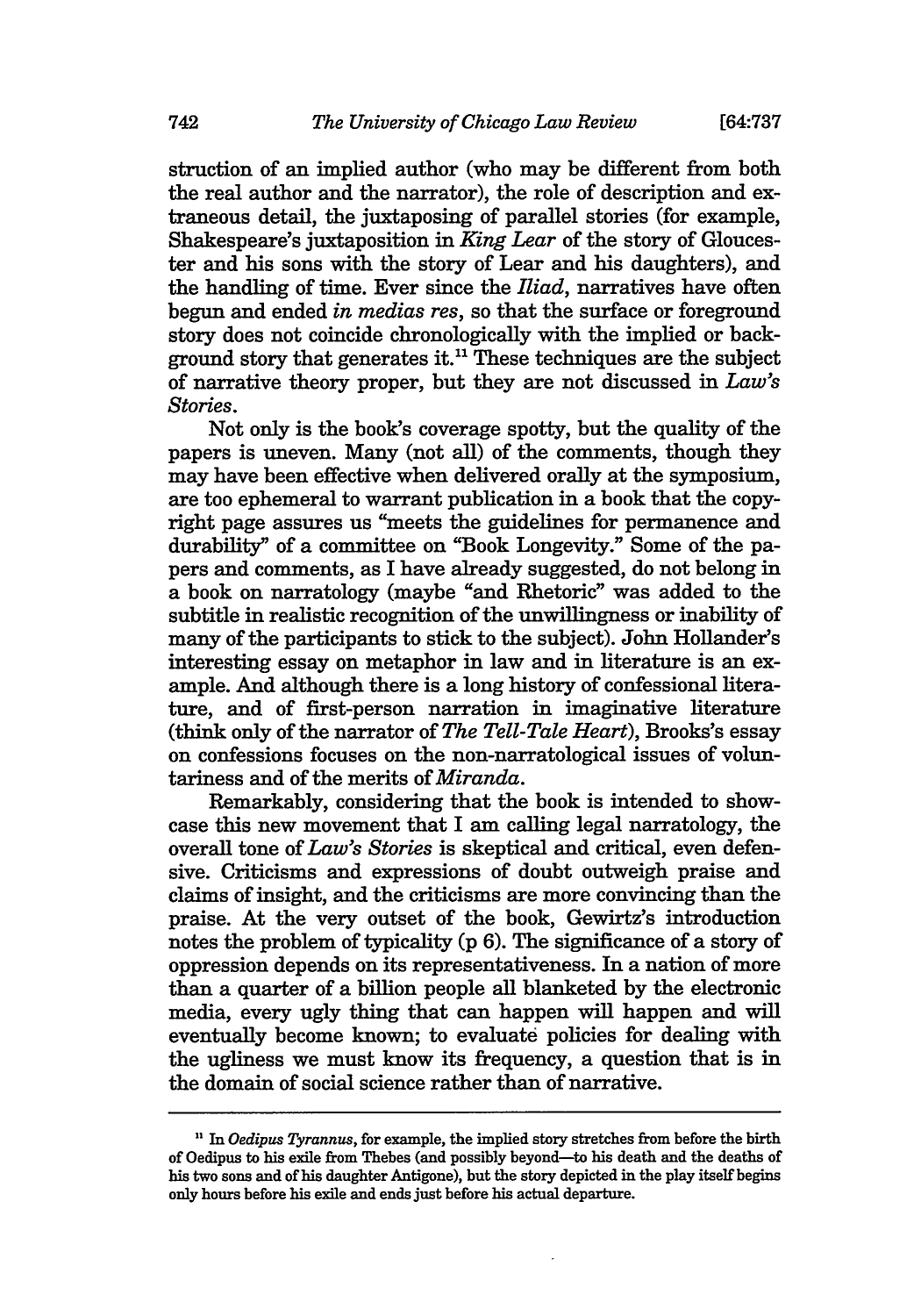Related to the problem of typicality, and to the problem that Farber and Sherry have discussed under the rubric of analytical content, is the problem of causality. Stories often implicitly claim to identify causes. When a defendant in his plea of mercy tells a horrific (and let us assume truthful) story of childhood abuse and neglect, he implicitly asserts a causal relationship between the events narrated and the criminal act for which he is to be sentenced; the story has no relevance otherwise. But to assert and to prove are two different things. The proof is critical, and is not supplied by the story, which may merely be appealing to credulous and sentimental intuitions.

Martha Minow notes that "[v]ictim stories risk trivializing pain" and "adhere to an unspoken norm that prefers narratives of helplessness to stories of responsibility, and tales of victimization to narratives of human agency and capacity" (p 32). Nevertheless she thinks that they have value in "disrupt[ing] these rationalizing, generalizing modes of analysis [legal doctrine, economic analysis, and philosophical theory] with a reminder of human beings and their feelings, quirky developments, and textured vitality" (p 36). This sounds good, but it raises a question about the oppositional movement in legal scholarship that the book does not confront.<sup>12</sup> The question is the audience for this scholarship and is related to the sensitive issue of the narrative skills of the stories' authors. You need considerable literary skill to write a story that will effectively challenge a reader's preconceptions. People read junk that does not challenge their preconceptions; they do not read junk that does challenge them. Of all the legal storytellers, the only one who seems to me to have a real literary gift is Patricia Williams. This is not said in criticism of the others. A law professor should not be ashamed of lacking literary genius. But if he does lack it, he cannot expect to obtain a readership for his stories from among people whom those stories are intended to embarrass and shake up. It seems likely that almost the entire audience for oppositional legal scholarship, besides a restive and largely unimpressionable captive audience of law students, will consist of persons who are already part of the opposition. I would be interested to learn what function they

<sup>&</sup>lt;sup>12</sup> It is discussed in Richard Delgado and Jean Stefancic, *Norms and Narratives: Can Judges Avoid Serious Moral Error?,* **69** Tex L Rev 1929, 1933 (1991). Farber and Sherry come close, in their contribution to the symposium, when they remark (p 245 n 43) that the oppositionists' support of "hate speech" codes, codes intended to suppress "malign stories," indicates a lack of confidence that the oppositionists' "good" stories will prevail in the competition of stories.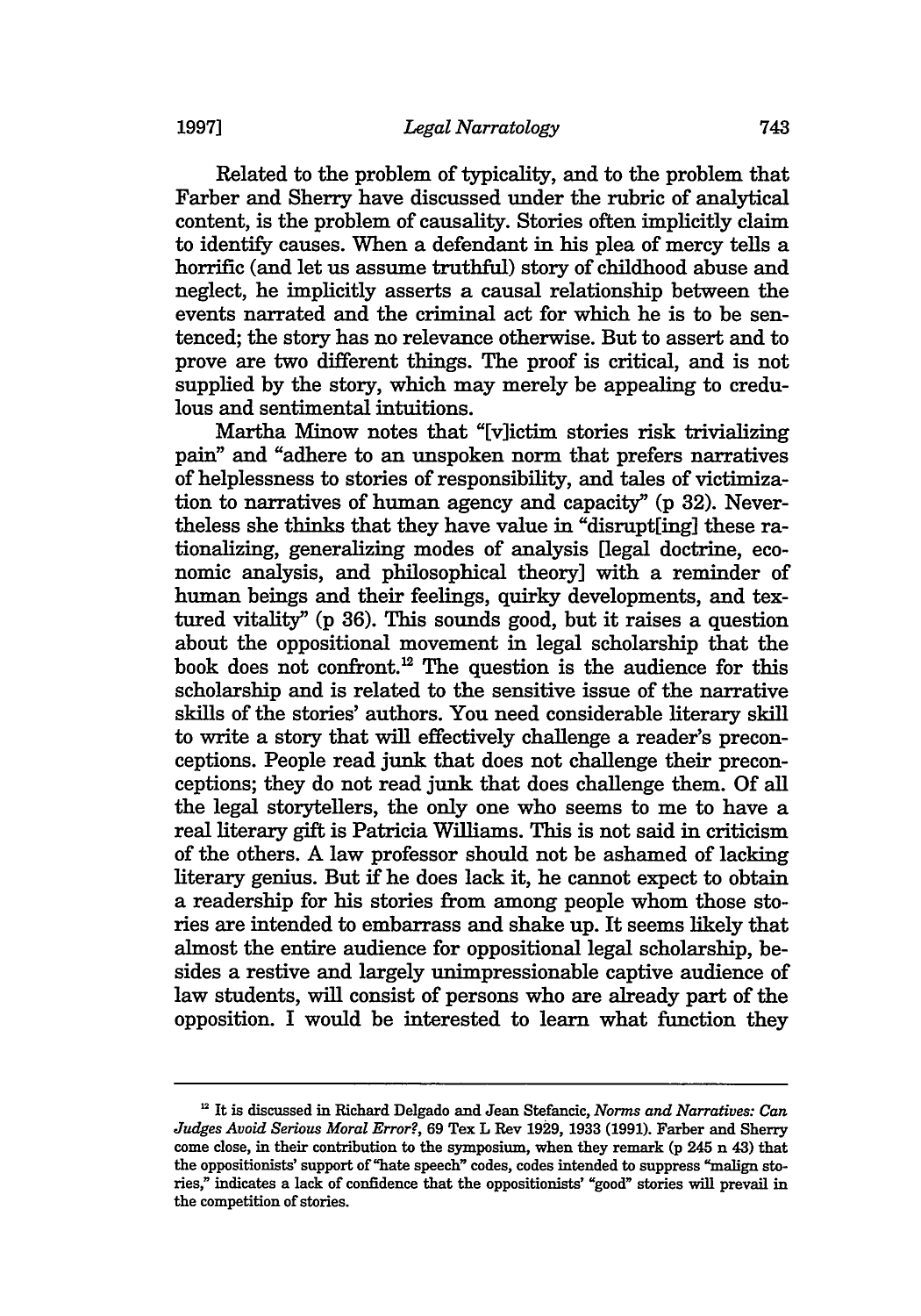think they are serving by swapping stories of oppression with each other.

Farber and Sherry remind us that if "'stories from the bottom' have the power to shift belief in progressive directions, stories from the top-pornography, hate speech, and symbolic government actions-can entrench racism, sexism, and other evils" (p 39). Anthony Kronman makes the same point more bluntly- "stories contribute no independent moral insight of their own" (p 56)-and Catharine MacKinnon makes the point angrily:

Stories break stereotypes, but stereotypes are also stories, and stories can be full of them **....** [Tihere is much to be said for data.... Lies are the ultimate risk of storytelling as method. This may be embarrassingly non-postmodern, but reality exists.... It is my view that the major conflicts of our time are over the real and only secondarily over versions of it and methods for apprehending it (pp 235-36) (paragraph breaks omitted).

She is reacting to the frivolousness of postmodernism, which in claiming that all reality is constructed-everything is a storytends to occlude the perception of real suffering by taking literally Hamlet's quip that "There is nothing either good or bad, but thinking makes it so."13

The risk of narratology to which MacKinnon herself succumbs in her writings on pornography is that of atypicality. MacKinnon is a magnet for the unhappy stories of prostitutes, rape victims, and pornographic models and actresses. Even if all these stories are true (though how many are exaggerated? Does MacKinnon know?), their frequency is an essential issue in deciding what if anything the law should try to do about the suffering that the stories narrate. So, despite her criticism of storytelling, she is herself a kind of paranarratologist, who makes her case through other women's stories.

Another risk in legal storytelling, besides atypicality, inattention to causation, preaching to the converted, and lack of analytical content, is emotionality. While Gewirtz, following the new philosophical literature on emotion, emphasizes the cognitive value of emotion (p 145), it would be dangerous to deny the risk that emotionality poses to law. (And Gewirtz does not deny it.) Evidence is regularly excluded from jury trials on the ground that it would unduly inflame the jury, and jury verdicts are sometimes set aside because the verdict shows that the jury was

**<sup>&#</sup>x27;** William Shakespeare, *Hamlet,* Act **H,** Scene **H,** 11249-50 (Methuen 1982).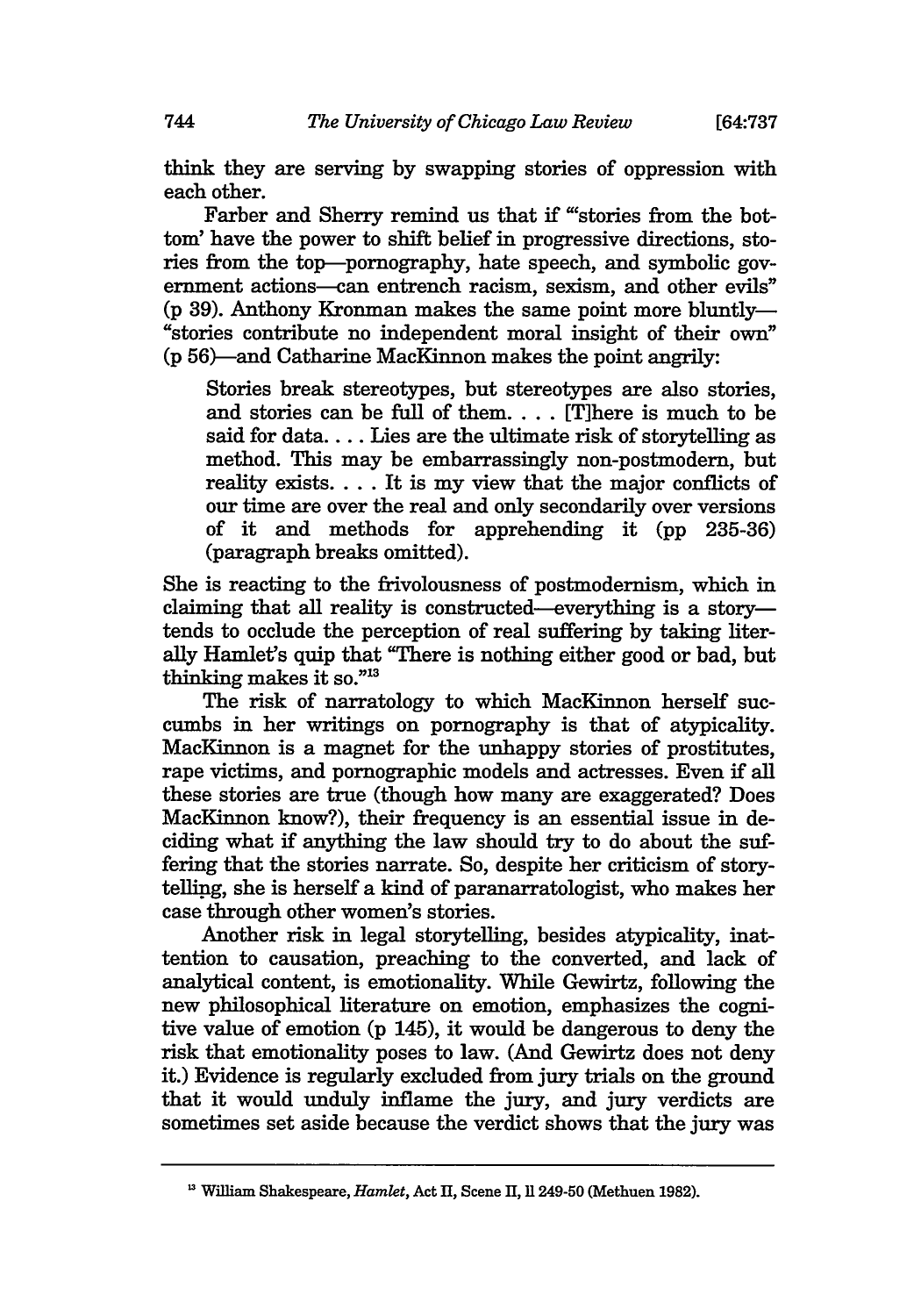carried away by passion or prejudice. The legal narratologists know **all** this and do not, as far as I know, question it. But they have had difficulty specifying the appropriate role of emotion in trials and other legal settings. The narratologists who think it fine that a criminal defendant at his sentencing hearing should use the story of his life to stir the judge's sense of pity are appalled when the prosecutor uses the story of the victim's life to stir the judge's retributive sense.

I think that Gewirtz is right, and that in this setting what is sauce for the goose should be sauce for the gander. Bandes's response is that the passion for revenge is a bad emotion; she refers to it as the "crude passion for revenge" and "a thirst for undifferentiated vengeance."<sup>14</sup> Nussbaum argues in a similar vein that revenge is a primitive emotion because it abstracts from the particulars of the individual wrongdoer.<sup>15</sup> She thinks it is therefore unsuitable for sentencing, where the focus should be on the individual defendant. Revenge is primitive, in the sense of instinctual, as also is love, of which compassion for a criminal is a dilute form; but I do not think that the primitiveness of an emotion should disqualify it from playing a role in sentencing. Had Hitler been brought to trial in 1945 it would have been absurd to allow him to tell the story of his deprived childhood and the disappointments of early adulthood and being gassed in World War I and so forth while forbidding any statements by his victims concerning their sufferings at his hands. To complain that the admission of such statements would bespeak a "thirst for undifferentiated vengeance" would strike most of us as being in conspicuously poor taste. And likewise if the defendant were not a Hitler but a lesser monster, such as a serial killer or a terrorist bomber. The principal objection to revenge, that it lacks measure or discrimination because the victim of the wrong is the selfappointed judge, has no force when the issue is merely the admissibility of victim impact statements before a disinterested judge (or jury).

Robert Weisberg in his contribution to *Law's Stories* is caustic about poverty-law narratives, in which the author tries to reconstruct the client's true story from the version the lawyer or judge told. Weisberg says that in such narratives the author often "is overly engaged in the rhetoric of ethical or political selfcongratulation, often lapsing into banality or sentimentality" (p 75). He emphasizes "the utility of narrative in promoting sym-

**<sup>&</sup>quot;** Bandes, **63 U** Chi L Rev at **398** (cited in note **7).**

Nussbaum, 22 Phil & Pub Aff at **89-90** (cited in note **7).**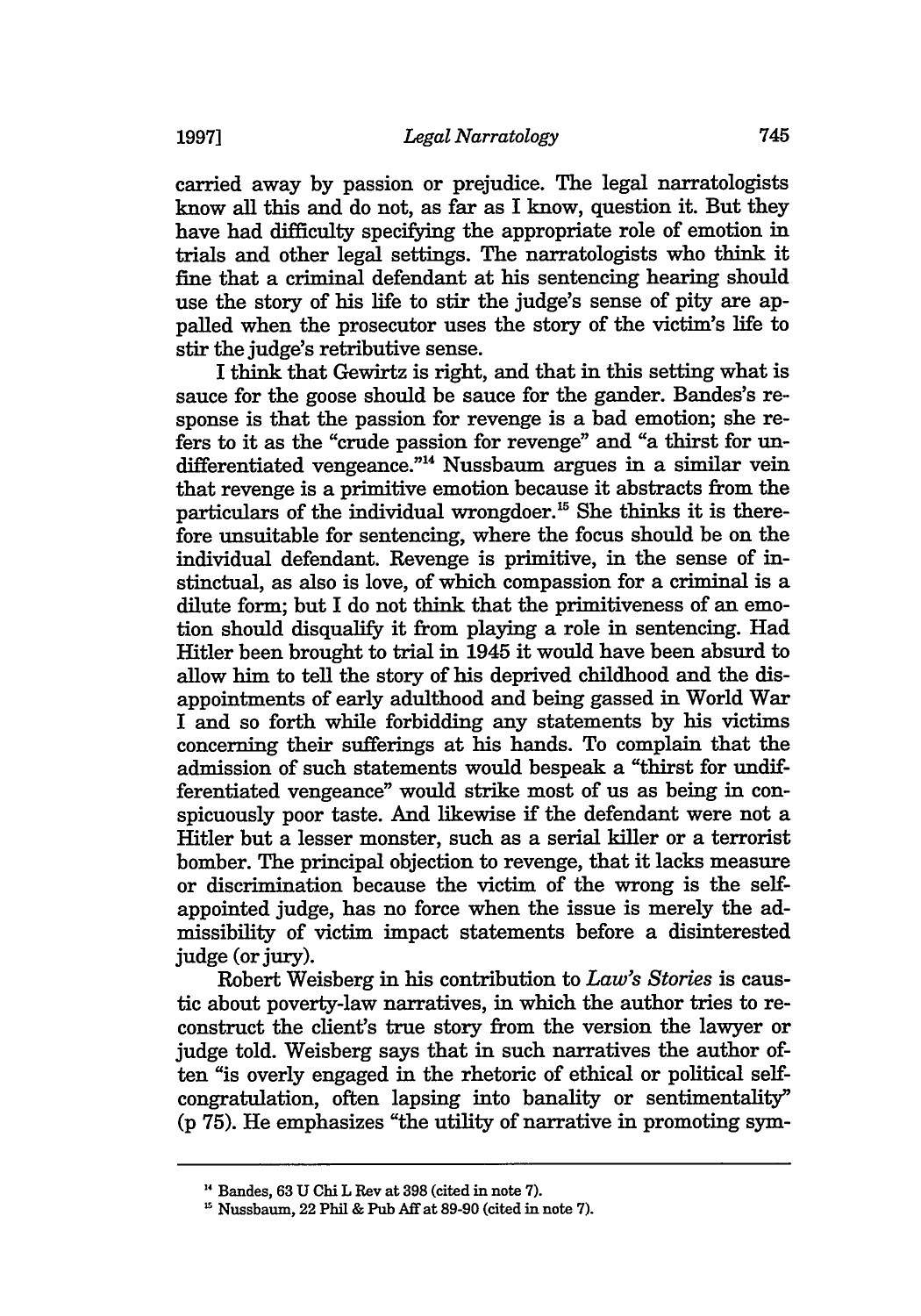bolic national or group identity over abstract ideological or governmental structure" **(p 77),** using as his principal example the trial of John Brown (as analyzed **by** Robert Ferguson), which altered the terms of the slavery debate and paved the way for Lin**coln's** redefinition of national purpose. Brown "transformed himself from a man of questionable character, a feckless loser in both business and the military, into a mythic hero **by** artfully blending legal rhetoric, courtroom dramaturgics, and shards of junk cul**ture** from popular American romances" **(p 79).** Weisberg admires these theatrics but recognizes that they were a misuse of the trial process; they illustrate the trial turned into a circus; they 'suggest the danger of confusing trial with theater, law with literature. Gewirtz suggests that the growing intrusiveness of the news media, and the public's growing insistence on participating in the business of political and legal governance directly rather than merely voting for the officials who shall govern, are a growing threat to the efficacy and integrity of trial **by** jury (pp 156-57). And in Weisberg's reference to the utility of narrative in promoting a symbolic national identity and transforming a man of questionable character into a mythic hero we may sense an allusion to the master narrativist of our century, Adolf Hitler, who told his rapt audiences an emotion-charged story of the betrayal and humiliation of the nation.

My referring to Hitler in this connection is not hyperbolic. Lawrence Douglas, in an article published too recently to be mentioned in *Law's Stories,* points out that the arguments made by the growing corps of Holocaust deniers

powerftully evoke the rhetoric of attorneys practiced in the art of adversarial litigation.

 $\ddotsc$ 

By casting the trial as a truth-seeking device, the [deniers] are thus able to present the most tendentious and partisan hyperbole as a proper contribution to public debate and historical instruction.<sup>16</sup>

As Douglas argues, and as the distortions of truth in John Brown's trial illustrate, criminal justice "has long been dedicated to values such as protecting the dignity and autonomy of the accused that may actually disable the pursuit of truth in a par-

<sup>&</sup>lt;sup>16</sup> Lawrence Douglas, *The Memory of Judgment: The Law, the Holocaust, and Denial,* 7 Hist & Memory 100, 109-10 (Fall 1996).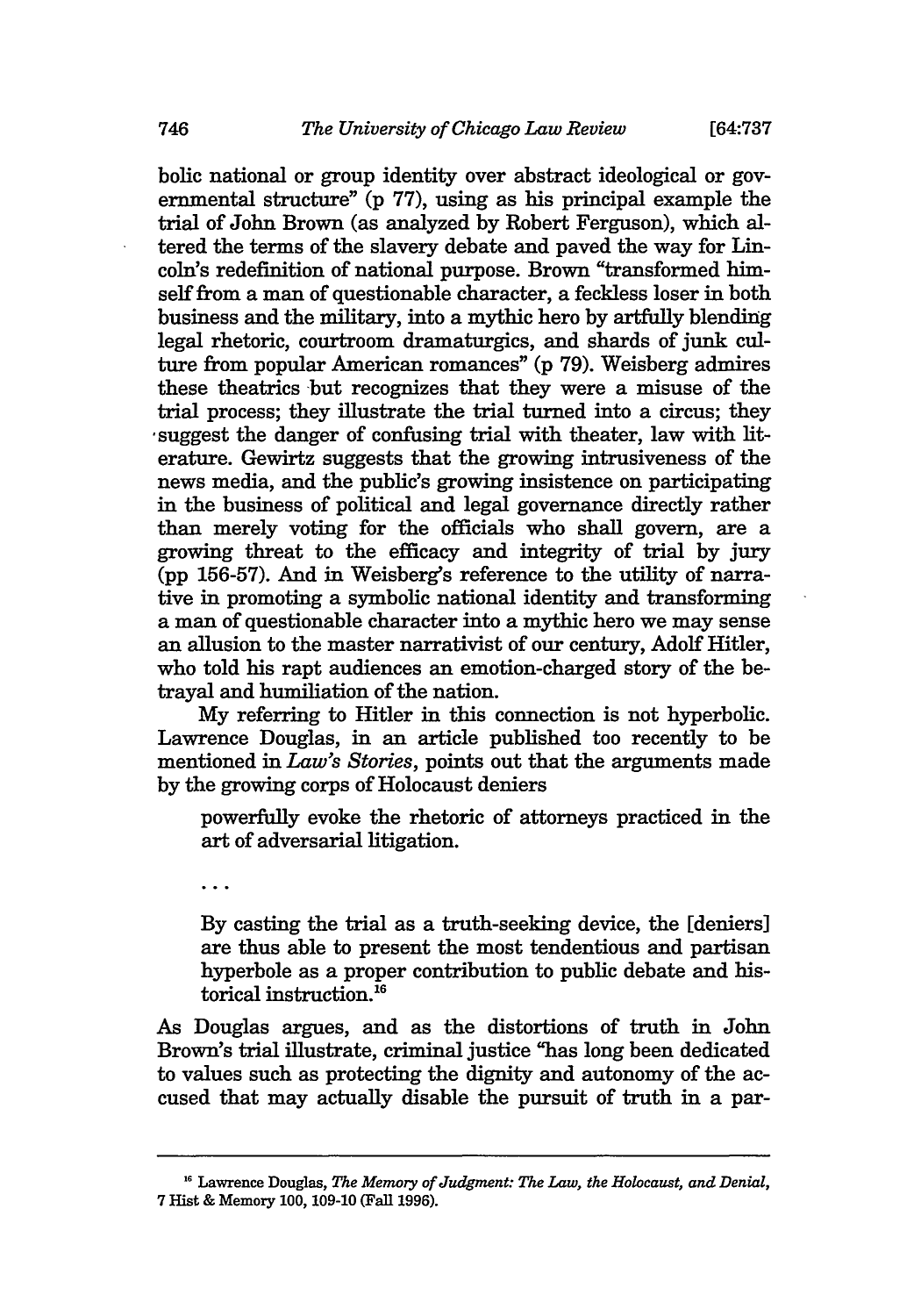ticular case."<sup>17</sup> That is, the trial suffers from the same epistemological inadequacies as narrative, which it employs and resembles. Supreme Court Justices who participate in the foolish trials of Shakespeare's authorship<sup>18</sup> do not realize that they are legitimating a misuse of trial procedure that undermines standards of historical accuracy.

Pierre Leval's essay begins: "I am a judge. I know nothing of the theories of narrative and of literary criticism of law. I wondered why I was invited to contribute to this volume" (p 206).<sup>19</sup> Then of course he tells a story, and very well too. But the point of the story, as of his essay as a whole, is that judges should forgo the "quest after persuasive power or beauty" in favor of "clear analysis and clear transmission" of their decisions (p 207). He quotes another contributor to the symposium: "When a story is well told, I park my analytic faculties" **(p 208,** quoting Harlon Dalton on **p 57).** Leval is caustic about judges who, "see[ing] themselves brushing up against **immortality...** spurn the vulgar tongue and use sonorous forms that will resonate in history" **(p 208).** But beauty and sonority are not synonyms; nor is clarity incompatible with rhetorical power. When judicial opinions tell stories, as they have to do in cases in which the facts matter, they might as well tell them well. Yet as Sanford Levinson in his paper for the symposium reminds us, judges have to know when not to tell stories, and **by** doing so he supports Leval's reservations about legal narratology **(pp 198-99).** Levinson argues convincingly that the Supreme Court in *Brown v Board of Education* was right to omit a narrative of the history of the oppression of black people in the South, even though that history is the essential background to understanding the harm of segregated schooling; for such a narrative would have made it even more difficult than it proved to be for the southern states to accept the decision. The Court's reliance in the *Brown* decision on social science in lieu of storytelling<sup>20</sup> has been criticized sharply and often; how ironic, but how telling, that its choice should be defended in a book on legal narrative!

**<sup>17</sup>**Id at 110.

Irvin Molotsky, *You-Know-Who Wrote the Plays, Judges Say,* NY Times **1** (Sept **26,** 1987); Amy E. Schwartz, *Three Justices, a Poetry-Starved Crowd and Shakespeare,* Wash Post A19 (Oct 14, 1987).

<sup>&</sup>lt;sup>19</sup> Judge Leval is a highly regarded federal court of appeals judge and former federal district judge.

*Brown v Board of Education,* 347 US 483, 494 n 11 (1954).